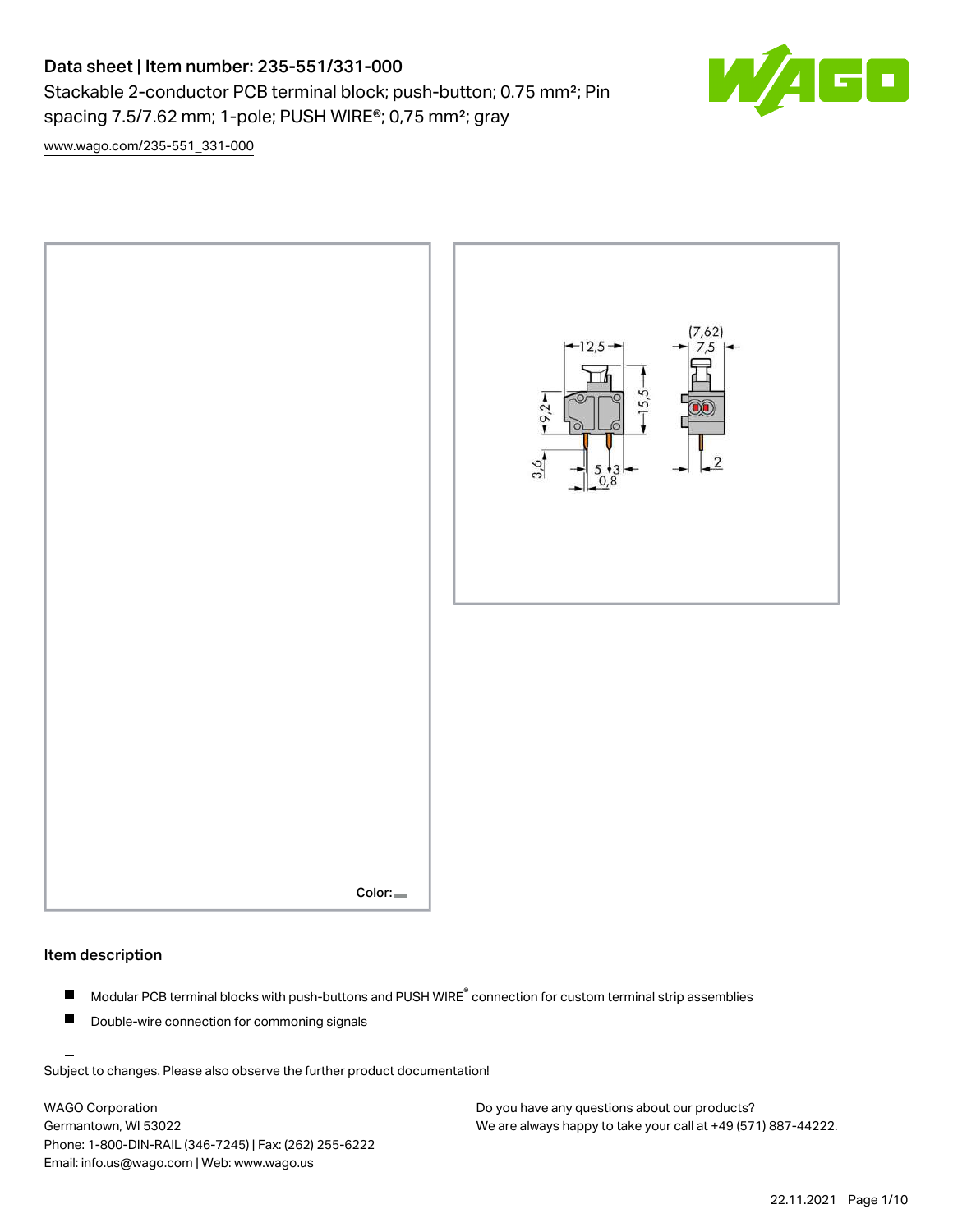W/1EE

- **Push-in termination of solid conductors**
- $\blacksquare$ Easy conductor removal via push-button
- $\blacksquare$ Set to metric or inch pin spacing by compressing PCB terminal strips or pulling them apart
- $\blacksquare$ Also available with a test slot

# Data

# **Notes**

| Variants: | Other colors                                                     |
|-----------|------------------------------------------------------------------|
|           | Other versions (or variants) can be requested from WAGO Sales or |
|           | configured at https://configurator.wago.com/                     |
|           |                                                                  |

### Electrical data

#### IEC Approvals

| Ratings per                 | IEC/EN 60664-1                                                        |
|-----------------------------|-----------------------------------------------------------------------|
| Rated voltage (III / 3)     | 400 V                                                                 |
| Rated surge voltage (III/3) | 6 <sub>k</sub> V                                                      |
| Rated voltage (III/2)       | 630 V                                                                 |
| Rated surge voltage (III/2) | 6 <sub>k</sub> V                                                      |
| Nominal voltage (II/2)      | 1000V                                                                 |
| Rated surge voltage (II/2)  | 6 <sub>k</sub> V                                                      |
| Rated current               | 10A                                                                   |
| Legend (ratings)            | $(III / 2)$ $\triangle$ Overvoltage category III / Pollution degree 2 |

### UL Approvals

| Approvals per                  | UL 1059 |
|--------------------------------|---------|
| Rated voltage UL (Use Group B) | 300 V   |
| Rated current UL (Use Group B) | 10 A    |
| Rated voltage UL (Use Group D) | 300 V   |
| Rated current UL (Use Group D) | 10 A    |

### CSA Approvals

| Approvals per                   | <b>CSA</b> |
|---------------------------------|------------|
| Rated voltage CSA (Use Group B) | 300 V      |
| Rated current CSA (Use Group B) | 10 A       |

Subject to changes. Please also observe the further product documentation!

WAGO Corporation Germantown, WI 53022 Phone: 1-800-DIN-RAIL (346-7245) | Fax: (262) 255-6222 Email: info.us@wago.com | Web: www.wago.us Do you have any questions about our products? We are always happy to take your call at +49 (571) 887-44222.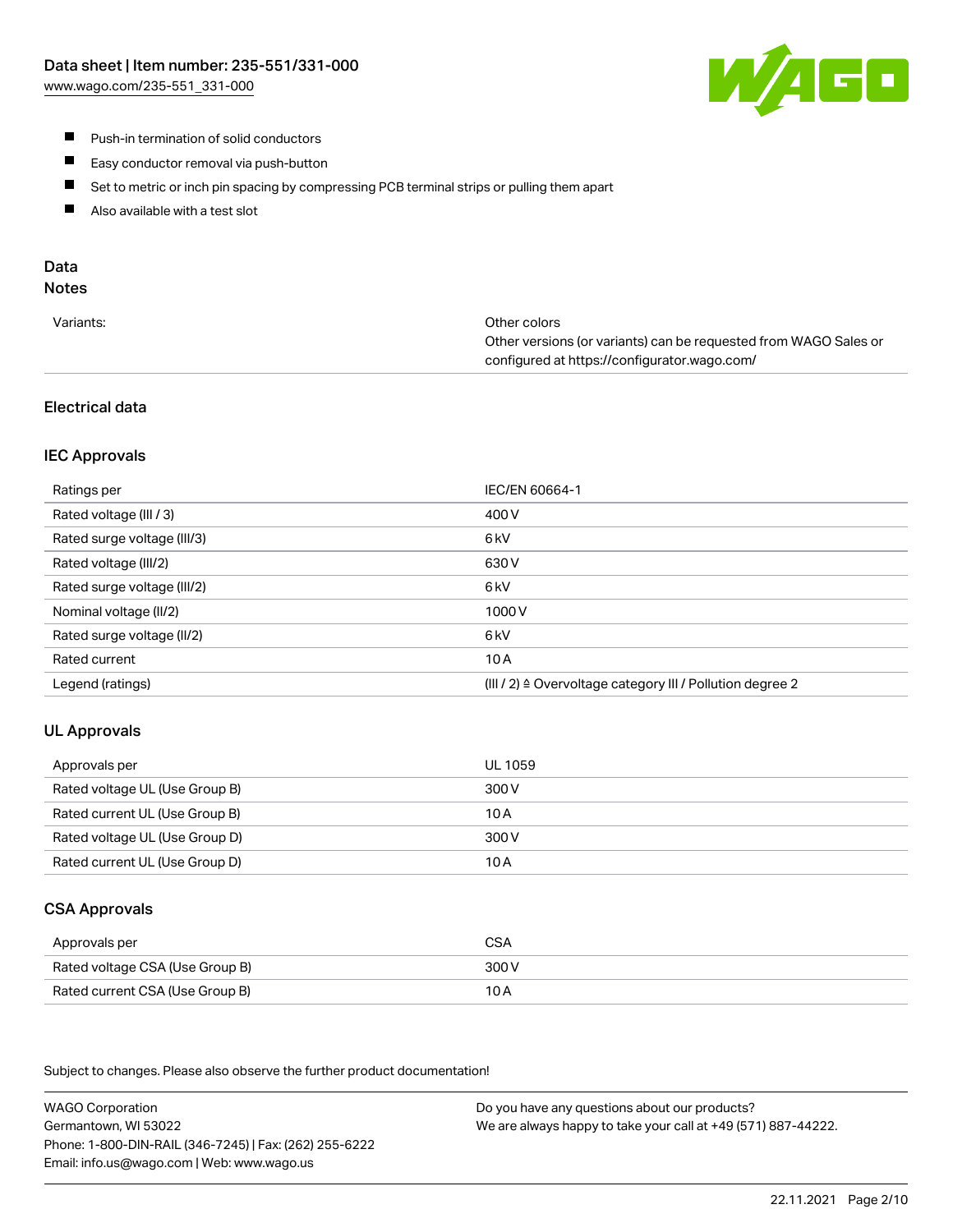

### Connection data

| Total number of connection points |  |
|-----------------------------------|--|
| Total number of potentials        |  |
| Number of connection types        |  |
| Number of levels                  |  |

# Connection 1

| Connection technology                 | PUSH WIRE <sup>®</sup>                 |
|---------------------------------------|----------------------------------------|
| Actuation type                        | Push-button                            |
| Solid conductor                       | $0.20.75$ mm <sup>2</sup> / 24  18 AWG |
| Strip length                          | $910$ mm / 0.35  0.39 inch             |
| Conductor connection direction to PCB | 0°                                     |
| Number of poles                       |                                        |

# Physical data

| Pin spacing                          | 7.5/7.62 mm / 0.295/0.3 inch |
|--------------------------------------|------------------------------|
| Width                                | 9 mm / 0.354 inch            |
| Height                               | 19.1 mm / 0.752 inch         |
| Height from the surface              | 15.5 mm / 0.61 inch          |
| Depth                                | 12.5 mm / 0.492 inch         |
| Solder pin length                    | 3.6 <sub>mm</sub>            |
| Solder pin dimensions                | $0.8 \times 0.4$ mm          |
| Drilled hole diameter with tolerance | 1 <sup>(+0.1)</sup> mm       |

# PCB contact

| PCB Contact                         | THT                                 |
|-------------------------------------|-------------------------------------|
| Solder pin arrangement              | within the terminal block (in-line) |
| Number of solder pins per potential |                                     |

# Material data

| Color                       | gray             |
|-----------------------------|------------------|
| Material group              |                  |
| Insulation material         | Polyamide (PA66) |
| Flammability class per UL94 | V0               |

Subject to changes. Please also observe the further product documentation!

| <b>WAGO Corporation</b>                                | Do you have any questions about our products?                 |
|--------------------------------------------------------|---------------------------------------------------------------|
| Germantown, WI 53022                                   | We are always happy to take your call at +49 (571) 887-44222. |
| Phone: 1-800-DIN-RAIL (346-7245)   Fax: (262) 255-6222 |                                                               |
| Email: info.us@wago.com   Web: www.wago.us             |                                                               |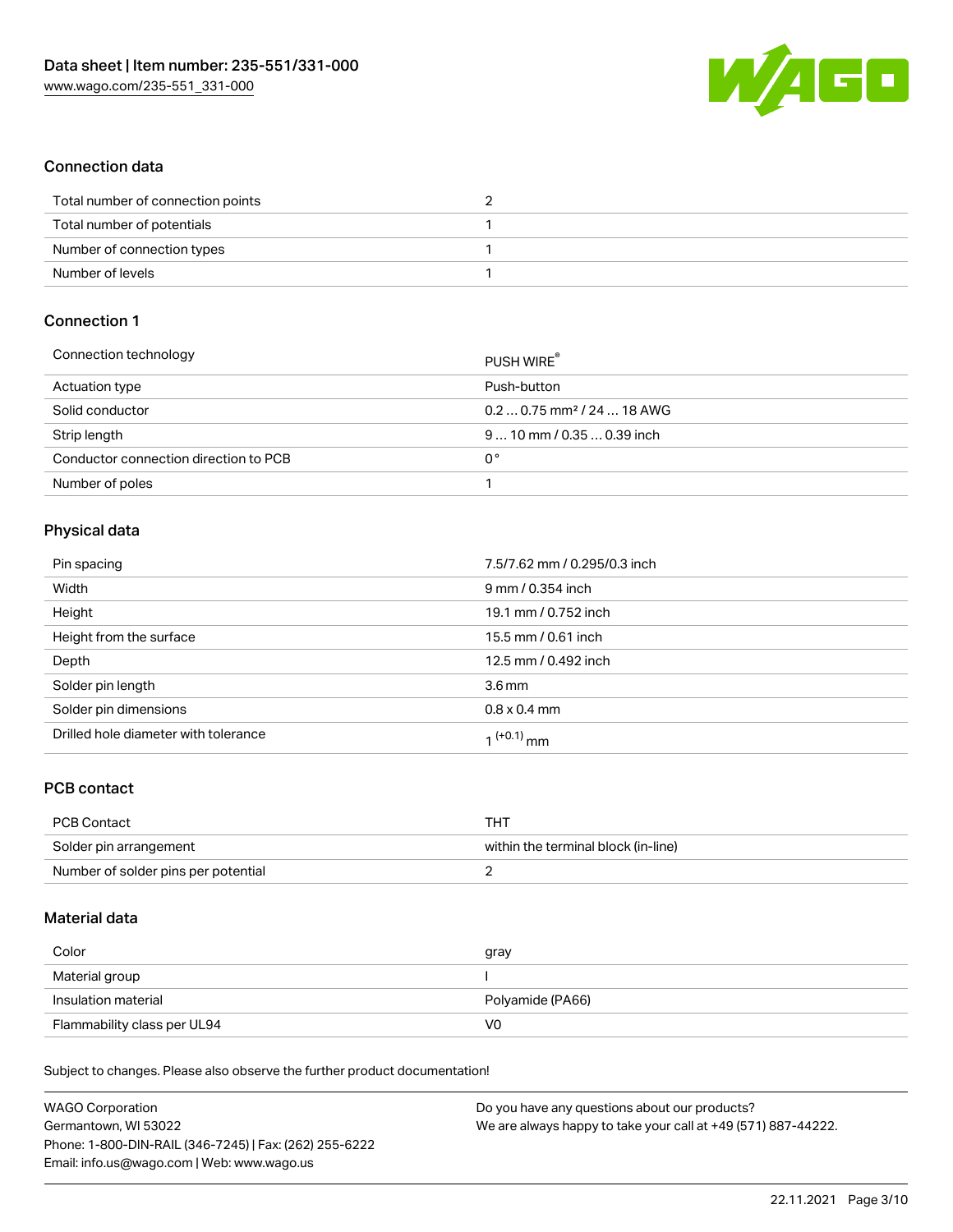[www.wago.com/235-551\\_331-000](http://www.wago.com/235-551_331-000)



| Clamping spring material | Chrome nickel spring steel (CrNi)     |
|--------------------------|---------------------------------------|
| Contact material         | Electrolytic copper $(E_{\text{Cl}})$ |
| Contact plating          | tin-plated                            |
| Fire load                | $0.018$ MJ                            |
| Weight                   | 0.9 <sub>g</sub>                      |

### Environmental requirements

| Limit temperature range | $-60+105 °C$ |
|-------------------------|--------------|
|-------------------------|--------------|

## Commercial data

| Product Group         | 4 (Printed Circuit) |
|-----------------------|---------------------|
| PU (SPU)              | 600 (100) Stück     |
| Packaging type        | box                 |
| Country of origin     | <b>CN</b>           |
| <b>GTIN</b>           | 4044918831253       |
| Customs tariff number | 8536904000          |

### Approvals / Certificates

#### Country specific Approvals

| Logo                                                                       | Approval                                            | <b>Additional Approval Text</b> | Certificate<br>name         |
|----------------------------------------------------------------------------|-----------------------------------------------------|---------------------------------|-----------------------------|
|                                                                            | <b>CCA</b><br>DEKRA Certification B.V.              | EN 60947                        | NTR NL-<br>7144             |
| EMA<br>EUR                                                                 | <b>CCA</b><br>DEKRA Certification B.V.              | EN 60947                        | 2149549.02                  |
|                                                                            | <b>CCA</b><br>DEKRA Certification B.V.              | EN 60998                        | <b>NTRNL</b><br>6919        |
|                                                                            | <b>CCA</b><br>DEKRA Certification B.V.              | EN 60947-7-4                    | NTR <sub>NL</sub> -<br>7774 |
|                                                                            | <b>VDE</b><br>VDE Prüf- und Zertifizierungsinstitut | EN 60947                        | 40029328                    |
| Subject to changes. Please also observe the further product documentation! |                                                     |                                 |                             |

WAGO Corporation Germantown, WI 53022 Phone: 1-800-DIN-RAIL (346-7245) | Fax: (262) 255-6222 Email: info.us@wago.com | Web: www.wago.us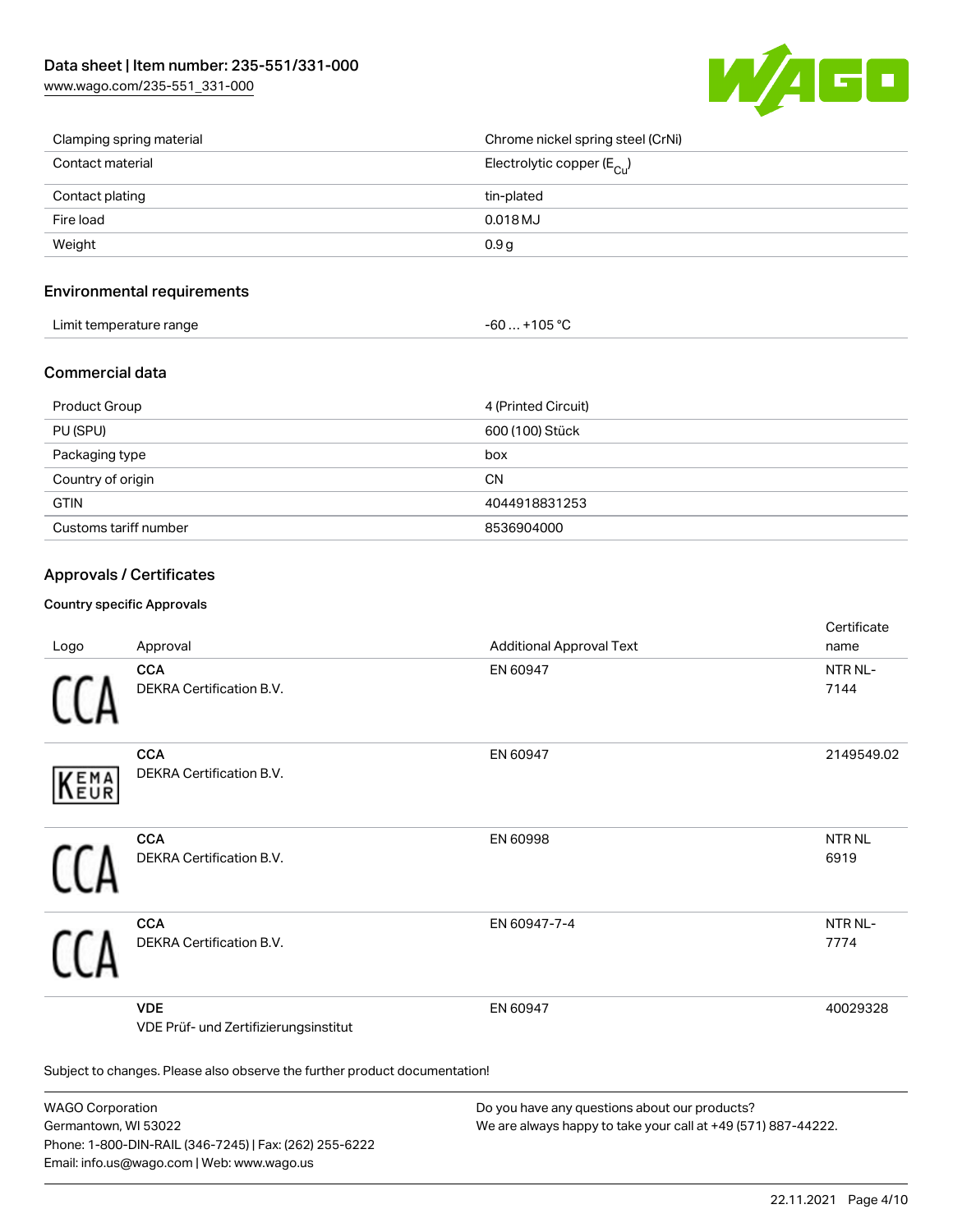



#### Ship Approvals

| Approval                                  | <b>Additional Approval Text</b> | Certificate<br>name               |
|-------------------------------------------|---------------------------------|-----------------------------------|
| <b>ABS</b><br>American Bureau of Shipping | $\overline{\phantom{0}}$        | $19-$<br>HG1869876-<br><b>PDA</b> |
| <b>DNV GL</b>                             |                                 | TAE000016Z                        |
| Det Norske Veritas, Germanischer Lloyd    |                                 |                                   |
|                                           |                                 |                                   |

#### UL-Approvals

| Logo                               | Approval                            | <b>Additional Approval Text</b> | Certificate<br>name |
|------------------------------------|-------------------------------------|---------------------------------|---------------------|
|                                    |                                     |                                 |                     |
| $\Box$<br>$\overline{\phantom{a}}$ | UL<br>UL International Germany GmbH | $\overline{\phantom{0}}$        | E45172              |

### Required accessories

#### End plates

| .<br>End plate |                                                                 |                      |
|----------------|-----------------------------------------------------------------|----------------------|
|                | ltem no.: 235-100<br>End plate; snap-fit type; 1 mm thick; gray | www.wago.com/235-100 |

#### Optional accessories

Ferrules

| Ferrule                                                                  |                                                                                                                        |                      |
|--------------------------------------------------------------------------|------------------------------------------------------------------------------------------------------------------------|----------------------|
|                                                                          | Item no.: 216-101<br>Ferrule; Sleeve for 0.5 mm <sup>2</sup> / AWG 22; uninsulated; electro-tin plated; silver-colored | www.wago.com/216-101 |
|                                                                          | Item no.: 216-104<br>Ferrule; Sleeve for 1.5 mm <sup>2</sup> / AWG 16; uninsulated; electro-tin plated; silver-colored | www.wago.com/216-104 |
|                                                                          | Item no.: 216-106<br>Ferrule; Sleeve for 2.5 mm <sup>2</sup> / AWG 14; uninsulated; electro-tin plated; silver-colored | www.wago.com/216-106 |
|                                                                          | Item no.: 216-107<br>Ferrule; Sleeve for 4 mm <sup>2</sup> / AWG 12; uninsulated; electro-tin plated                   | www.wago.com/216-107 |
|                                                                          | Subject to changes. Please also observe the further product documentation!                                             |                      |
| Do you have any questions about our products?<br><b>WAGO Corporation</b> |                                                                                                                        |                      |

Germantown, WI 53022 Phone: 1-800-DIN-RAIL (346-7245) | Fax: (262) 255-6222 Email: info.us@wago.com | Web: www.wago.us

We are always happy to take your call at +49 (571) 887-44222.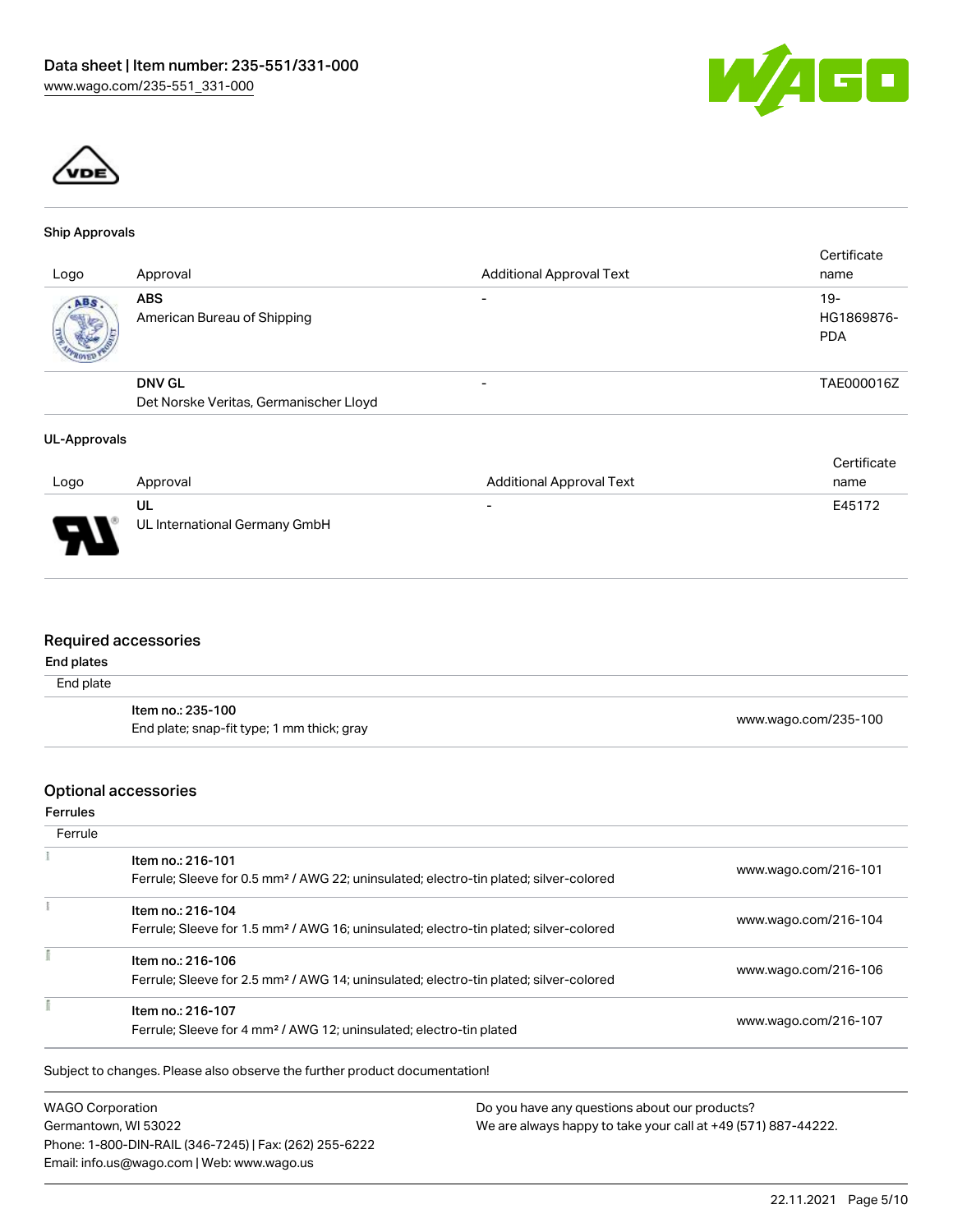# Data sheet | Item number: 235-551/331-000

[www.wago.com/235-551\\_331-000](http://www.wago.com/235-551_331-000)



|   | <b>WAGO Corporation</b><br>Do you have any questions about our products?                                                                                                           |                      |
|---|------------------------------------------------------------------------------------------------------------------------------------------------------------------------------------|----------------------|
|   | Subject to changes. Please also observe the further product documentation!                                                                                                         |                      |
|   | Item no.: 216-207<br>Ferrule; Sleeve for 4 mm <sup>2</sup> / AWG 12; insulated; electro-tin plated; gray                                                                           | www.wago.com/216-207 |
| I | Item no.: 216-206<br>Ferrule; Sleeve for 2.5 mm <sup>2</sup> / AWG 14; insulated; electro-tin plated; blue                                                                         | www.wago.com/216-206 |
|   | Item no.: 216-203<br>Ferrule; Sleeve for 1 mm <sup>2</sup> / AWG 18; insulated; electro-tin plated; red                                                                            | www.wago.com/216-203 |
|   | Item no.: 216-152<br>Ferrule; Sleeve for 0.34 mm <sup>2</sup> / AWG 24; uninsulated; electro-tin plated                                                                            | www.wago.com/216-152 |
|   | Item no.: 216-141<br>Ferrule; Sleeve for 0.5 mm <sup>2</sup> / 20 AWG; uninsulated; electro-tin plated; electrolytic copper; gastight<br>crimped; acc. to DIN 46228, Part 1/08.92  | www.wago.com/216-141 |
|   | Item no.: 216-131<br>Ferrule; Sleeve for 0.25 mm <sup>2</sup> / AWG 24; uninsulated; electro-tin plated; silver-colored                                                            | www.wago.com/216-131 |
|   | Item no.: 216-143<br>Ferrule; Sleeve for 1 mm <sup>2</sup> / AWG 18; uninsulated; electro-tin plated; electrolytic copper; gastight<br>crimped; acc. to DIN 46228, Part 1/08.92    | www.wago.com/216-143 |
|   | Item no.: 216-121<br>Ferrule; Sleeve for 0.5 mm <sup>2</sup> / AWG 22; uninsulated; electro-tin plated; silver-colored                                                             | www.wago.com/216-121 |
|   | Item no.: 216-132<br>Ferrule; Sleeve for 0.34 mm <sup>2</sup> / AWG 24; uninsulated; electro-tin plated                                                                            | www.wago.com/216-132 |
|   | Item no.: 216-142<br>Ferrule; Sleeve for 0.75 mm <sup>2</sup> / 18 AWG; uninsulated; electro-tin plated; electrolytic copper; gastight<br>crimped; acc. to DIN 46228, Part 1/08.92 | www.wago.com/216-142 |
|   | Item no.: 216-124<br>Ferrule; Sleeve for 1.5 mm <sup>2</sup> / AWG 16; uninsulated; electro-tin plated                                                                             | www.wago.com/216-124 |
|   | Item no.: 216-122<br>Ferrule; Sleeve for 0.75 mm <sup>2</sup> / AWG 20; uninsulated; electro-tin plated; silver-colored                                                            | www.wago.com/216-122 |
|   | Item no.: 216-123<br>Ferrule; Sleeve for 1 mm <sup>2</sup> / AWG 18; uninsulated; electro-tin plated; silver-colored                                                               | www.wago.com/216-123 |
| Ī | Item no.: 216-110<br>Ferrule; Sleeve for 16 mm <sup>2</sup> / AWG 6; uninsulated; electro-tin plated; metallic brown                                                               | www.wago.com/216-110 |
|   | Item no.: 216-103<br>Ferrule; Sleeve for 1 mm <sup>2</sup> / AWG 18; uninsulated; electro-tin plated                                                                               | www.wago.com/216-103 |
|   | Item no.: 216-102<br>Ferrule; Sleeve for 0.75 mm <sup>2</sup> / AWG 20; uninsulated; electro-tin plated; silver-colored                                                            | www.wago.com/216-102 |
| ſ | Item no.: 216-109<br>Ferrule; Sleeve for 10 mm <sup>2</sup> / AWG 8; uninsulated; electro-tin plated                                                                               | www.wago.com/216-109 |
|   | Item no.: 216-108<br>Ferrule; Sleeve for 6 mm <sup>2</sup> / AWG 10; uninsulated; electro-tin plated; silver-colored                                                               | www.wago.com/216-108 |

Germantown, WI 53022 Phone: 1-800-DIN-RAIL (346-7245) | Fax: (262) 255-6222 Email: info.us@wago.com | Web: www.wago.us

We are always happy to take your call at +49 (571) 887-44222.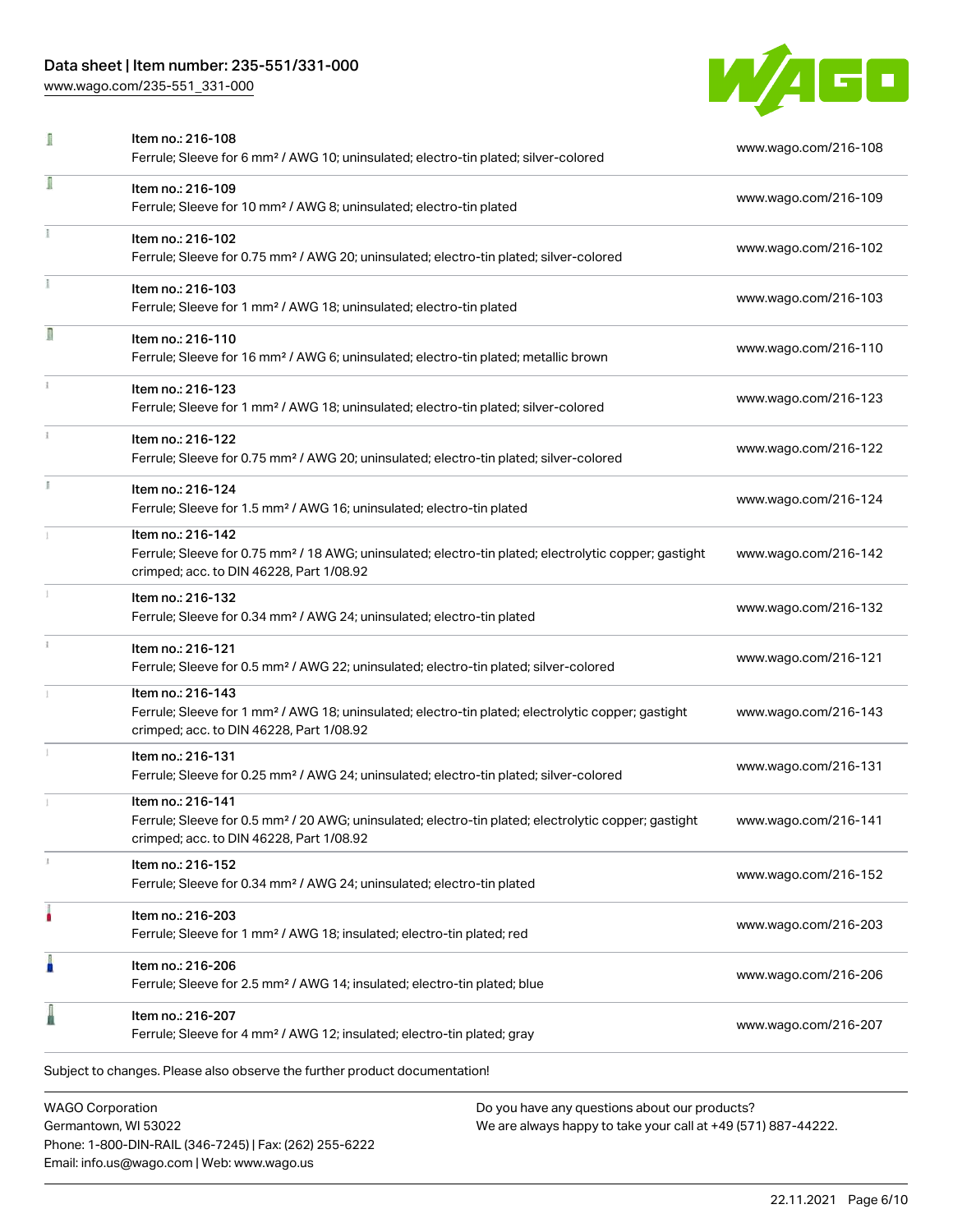# Data sheet | Item number: 235-551/331-000

[www.wago.com/235-551\\_331-000](http://www.wago.com/235-551_331-000)



|   | Item no.: 216-202<br>Ferrule; Sleeve for 0.75 mm <sup>2</sup> / 18 AWG; insulated; electro-tin plated; gray                                                                                                | www.wago.com/216-202 |
|---|------------------------------------------------------------------------------------------------------------------------------------------------------------------------------------------------------------|----------------------|
| x | Item no.: 216-151<br>Ferrule; Sleeve for 0.25 mm <sup>2</sup> / AWG 24; uninsulated; electro-tin plated                                                                                                    | www.wago.com/216-151 |
| Â | Item no.: 216-204<br>Ferrule; Sleeve for 1.5 mm <sup>2</sup> / AWG 16; insulated; electro-tin plated; black                                                                                                | www.wago.com/216-204 |
|   | Item no.: 216-209<br>Ferrule; Sleeve for 10 mm <sup>2</sup> / AWG 8; insulated; electro-tin plated; red                                                                                                    | www.wago.com/216-209 |
|   | Item no.: 216-205<br>Ferrule; Sleeve for 2.08 mm <sup>2</sup> / AWG 14; insulated; electro-tin plated; yellow                                                                                              | www.wago.com/216-205 |
|   | Item no.: 216-144<br>Ferrule; Sleeve for 1.5 mm <sup>2</sup> / AWG 16; uninsulated; electro-tin plated; electrolytic copper; gastight<br>crimped; acc. to DIN 46228, Part 1/08.92; silver-colored          | www.wago.com/216-144 |
|   | Item no.: 216-208<br>Ferrule; Sleeve for 6 mm <sup>2</sup> / AWG 10; insulated; electro-tin plated; electrolytic copper; gastight crimped; www.wago.com/216-208<br>acc. to DIN 46228, Part 4/09.90; yellow |                      |
|   | Item no.: 216-201<br>Ferrule; Sleeve for 0.5 mm <sup>2</sup> / 20 AWG; insulated; electro-tin plated; white                                                                                                | www.wago.com/216-201 |
| ٠ | Item no.: 216-223<br>Ferrule; Sleeve for 1 mm <sup>2</sup> / AWG 18; insulated; electro-tin plated; red                                                                                                    | www.wago.com/216-223 |
|   | Item no.: 216-210<br>Ferrule; Sleeve for 16 mm <sup>2</sup> / AWG 6; insulated; electro-tin plated; electrolytic copper; gastight crimped; www.wago.com/216-210<br>acc. to DIN 46228, Part 4/09.90; blue   |                      |
|   | Item no.: 216-241<br>Ferrule; Sleeve for 0.5 mm <sup>2</sup> / 20 AWG; insulated; electro-tin plated; electrolytic copper; gastight<br>crimped; acc. to DIN 46228, Part 4/09.90; white                     | www.wago.com/216-241 |
|   | Item no.: 216-242<br>Ferrule; Sleeve for 0.75 mm <sup>2</sup> / 18 AWG; insulated; electro-tin plated; electrolytic copper; gastight<br>crimped; acc. to DIN 46228, Part 4/09.90; gray                     | www.wago.com/216-242 |
|   | Item no.: 216-222<br>Ferrule; Sleeve for 0.75 mm <sup>2</sup> / 18 AWG; insulated; electro-tin plated; gray                                                                                                | www.wago.com/216-222 |
|   | Item no.: 216-221<br>Ferrule; Sleeve for 0.5 mm <sup>2</sup> / 20 AWG; insulated; electro-tin plated; white                                                                                                | www.wago.com/216-221 |
| 1 | Item no.: 216-224<br>Ferrule; Sleeve for 1.5 mm <sup>2</sup> / AWG 16; insulated; electro-tin plated; black                                                                                                | www.wago.com/216-224 |
|   | Item no.: 216-243<br>Ferrule; Sleeve for 1 mm <sup>2</sup> / AWG 18; insulated; electro-tin plated; electrolytic copper; gastight crimped; www.wago.com/216-243<br>acc. to DIN 46228, Part 4/09.90; red    |                      |
| 1 | Item no.: 216-244<br>Ferrule; Sleeve for 1.5 mm <sup>2</sup> / AWG 16; insulated; electro-tin plated; electrolytic copper; gastight<br>crimped; acc. to DIN 46228, Part 4/09.90; black                     | www.wago.com/216-244 |
|   |                                                                                                                                                                                                            |                      |

Subject to changes. Please also observe the further product documentation!

WAGO Corporation Germantown, WI 53022 Phone: 1-800-DIN-RAIL (346-7245) | Fax: (262) 255-6222 Email: info.us@wago.com | Web: www.wago.us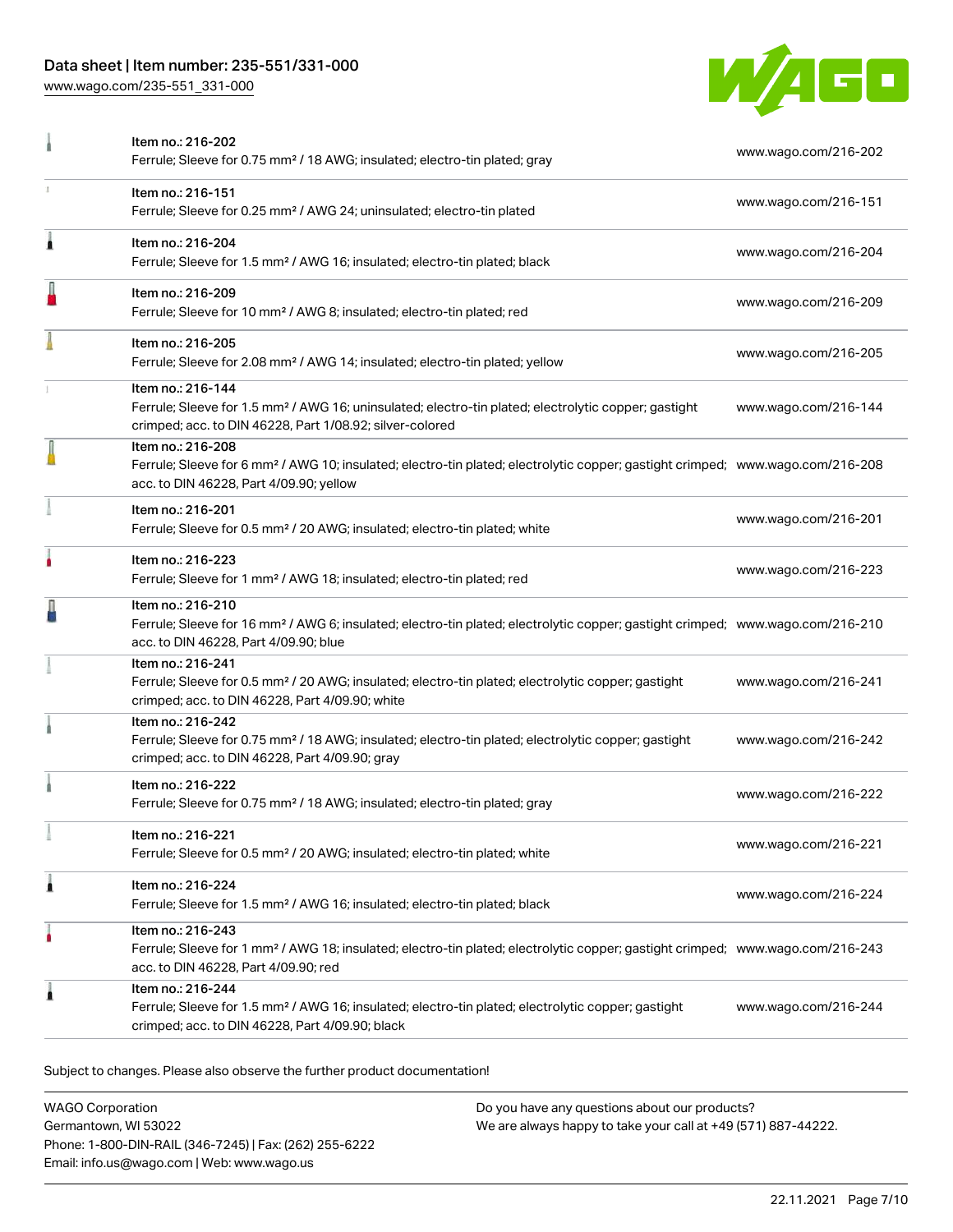[www.wago.com/235-551\\_331-000](http://www.wago.com/235-551_331-000)



|   | Item no.: 216-263<br>Ferrule; Sleeve for 1 mm <sup>2</sup> / AWG 18; insulated; electro-tin plated; electrolytic copper; gastight crimped;<br>acc. to DIN 46228. Part 4/09.90: red                         | www.wago.com/216-263 |
|---|------------------------------------------------------------------------------------------------------------------------------------------------------------------------------------------------------------|----------------------|
| ñ | Item no.: 216-246<br>Ferrule; Sleeve for 2.5 mm <sup>2</sup> / AWG 14; insulated; electro-tin plated; electrolytic copper; gastight<br>crimped; acc. to DIN 46228, Part 4/09.90; blue                      | www.wago.com/216-246 |
| A | Item no.: 216-266<br>Ferrule; Sleeve for 2.5 mm <sup>2</sup> / AWG 14; insulated; electro-tin plated; electrolytic copper; gastight<br>crimped; acc. to DIN 46228, Part 4/09.90; blue                      | www.wago.com/216-266 |
| 1 | Item no.: 216-264<br>Ferrule; Sleeve for 1.5 mm <sup>2</sup> / AWG 16; insulated; electro-tin plated; electrolytic copper; gastight<br>crimped; acc. to DIN 46228, Part 4/09.90; black                     | www.wago.com/216-264 |
| 1 | Item no.: 216-284<br>Ferrule; Sleeve for 1.5 mm <sup>2</sup> / AWG 16; insulated; electro-tin plated; electrolytic copper; gastight<br>crimped; acc. to DIN 46228, Part 4/09.90; black                     | www.wago.com/216-284 |
| A | Item no.: 216-286<br>Ferrule; Sleeve for 2.5 mm <sup>2</sup> / AWG 14; insulated; electro-tin plated; electrolytic copper; gastight<br>crimped; acc. to DIN 46228, Part 4/09.90; blue                      | www.wago.com/216-286 |
|   | Item no.: 216-287<br>Ferrule; Sleeve for 4 mm <sup>2</sup> / AWG 12; insulated; electro-tin plated; electrolytic copper; gastight crimped; www.wago.com/216-287<br>acc. to DIN 46228, Part 4/09.90; gray   |                      |
|   | Item no.: 216-262<br>Ferrule; Sleeve for 0.75 mm <sup>2</sup> / 18 AWG; insulated; electro-tin plated; electrolytic copper; gastight<br>crimped; acc. to DIN 46228, Part 4/09.90; gray                     | www.wago.com/216-262 |
|   | Item no.: 216-288<br>Ferrule; Sleeve for 6 mm <sup>2</sup> / AWG 10; insulated; electro-tin plated; electrolytic copper; gastight crimped; www.wago.com/216-288<br>acc. to DIN 46228, Part 4/09.90; yellow |                      |
| L | Item no.: 216-289<br>Ferrule; Sleeve for 10 mm <sup>2</sup> / AWG 8; insulated; electro-tin plated; electrolytic copper; gastight crimped; www.wago.com/216-289<br>acc. to DIN 46228, Part 4/09.90; red    |                      |
|   | Item no.: 216-301<br>Ferrule; Sleeve for 0.25 mm <sup>2</sup> / AWG 24; insulated; electro-tin plated; yellow                                                                                              | www.wago.com/216-301 |
|   | Item no.: 216-321<br>Ferrule; Sleeve for 0.25 mm <sup>2</sup> / AWG 24; insulated; electro-tin plated; yellow                                                                                              | www.wago.com/216-321 |
|   | ltem no.: 216-322<br>Ferrule; Sleeve for 0.34 mm <sup>2</sup> / 22 AWG; insulated; electro-tin plated; green                                                                                               | www.wago.com/216-322 |
|   | Item no.: 216-267<br>Ferrule; Sleeve for 4 mm <sup>2</sup> / AWG 12; insulated; electro-tin plated; electrolytic copper; gastight crimped; www.wago.com/216-267<br>acc. to DIN 46228, Part 4/09.90; gray   |                      |
|   | Item no.: 216-302<br>Ferrule; Sleeve for 0.34 mm <sup>2</sup> / 22 AWG; insulated; electro-tin plated; light turquoise                                                                                     | www.wago.com/216-302 |

# **Downloads**

# Documentation

Subject to changes. Please also observe the further product documentation!

WAGO Corporation Germantown, WI 53022 Phone: 1-800-DIN-RAIL (346-7245) | Fax: (262) 255-6222 Email: info.us@wago.com | Web: www.wago.us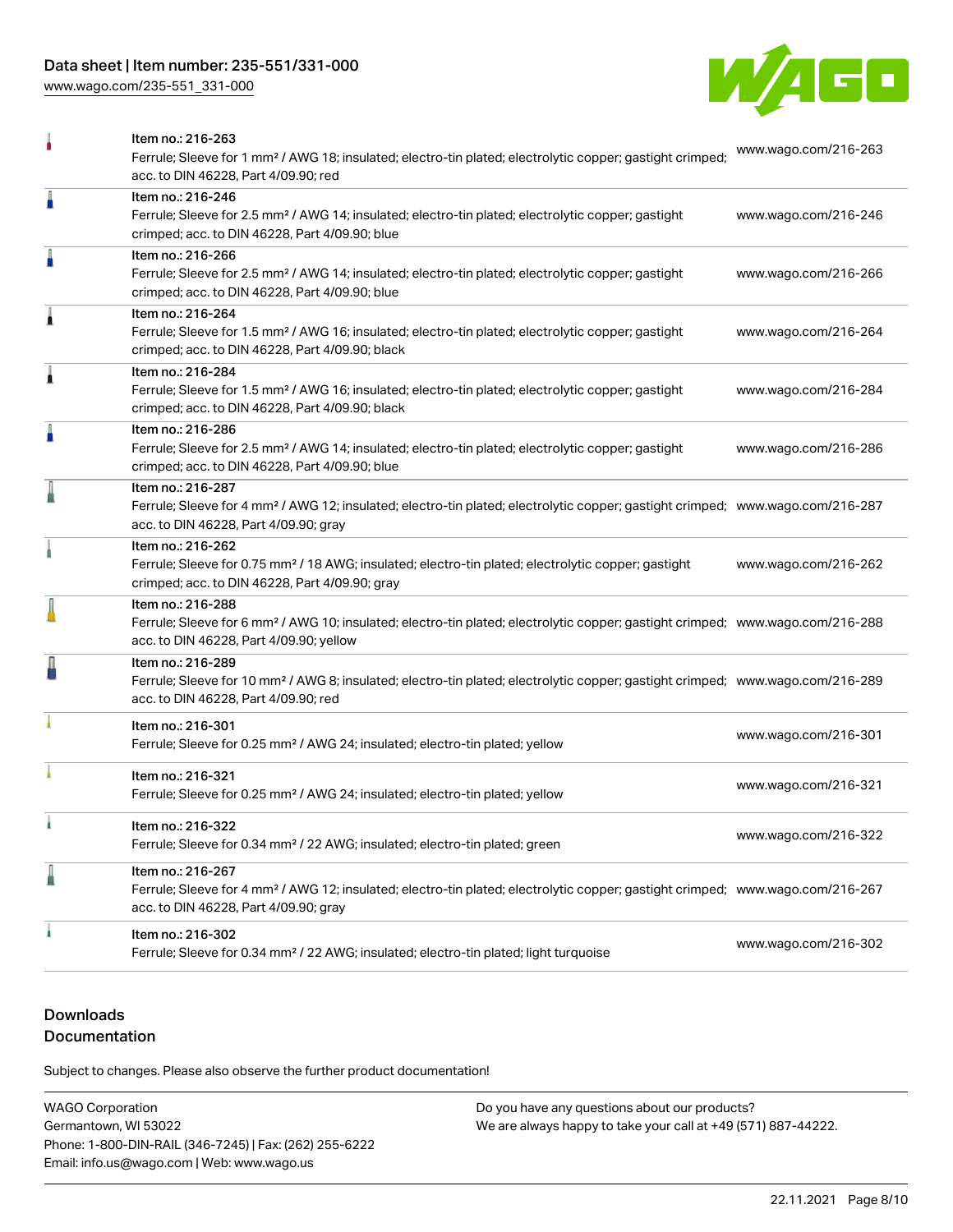

| <b>Additional Information</b>                                                                                                                                          |            |                 |          |
|------------------------------------------------------------------------------------------------------------------------------------------------------------------------|------------|-----------------|----------|
| Technical explanations                                                                                                                                                 | 2019 Apr 3 | pdf<br>2.0 MB   | Download |
|                                                                                                                                                                        |            | pdf<br>125.0 kB | Download |
|                                                                                                                                                                        |            |                 |          |
| <b>CAD files</b>                                                                                                                                                       |            |                 |          |
| CAD data                                                                                                                                                               |            |                 |          |
| 2D/3D Models 235-551/331-000                                                                                                                                           |            | URL             | Download |
| <b>CAE</b> data                                                                                                                                                        |            |                 |          |
| EPLAN Data Portal 235-551/331-000                                                                                                                                      |            | URL             | Download |
| ZUKEN Portal 235-551/331-000                                                                                                                                           |            | <b>URL</b>      | Download |
| EPLAN Data Portal 235-551/331-000                                                                                                                                      |            | <b>URL</b>      | Download |
| PCB Design                                                                                                                                                             |            |                 |          |
| Symbol and Footprint 235-551/331-000                                                                                                                                   |            | URL             | Download |
| CAx data for your PCB design, consisting of "schematic symbols and PCB footprints",<br>allow easy integration of the WAGO component into your development environment. |            |                 |          |
| Supported formats:                                                                                                                                                     |            |                 |          |
| ш<br>Accel EDA 14 & 15                                                                                                                                                 |            |                 |          |
| Ш<br>Altium 6 to current version                                                                                                                                       |            |                 |          |
| $\blacksquare$<br>Cadence Allegro                                                                                                                                      |            |                 |          |
| DesignSpark                                                                                                                                                            |            |                 |          |
| Eagle Libraries                                                                                                                                                        |            |                 |          |
| ш<br>KiCad                                                                                                                                                             |            |                 |          |
| Mentor Graphics BoardStation                                                                                                                                           |            |                 |          |
| Mentor Graphics Design Architect                                                                                                                                       |            |                 |          |
| ш<br>Mentor Graphics Design Expedition 99 and 2000                                                                                                                     |            |                 |          |
| п<br>OrCAD 9.X PCB and Capture                                                                                                                                         |            |                 |          |
| $\blacksquare$<br>PADS PowerPCB 3, 3.5, 4.X, and 5.X                                                                                                                   |            |                 |          |
| ш<br>PADS PowerPCB and PowerLogic 3.0                                                                                                                                  |            |                 |          |
| Ш<br>PCAD 2000, 2001, 2002, 2004, and 2006                                                                                                                             |            |                 |          |
| $\blacksquare$<br>Pulsonix 8.5 or newer                                                                                                                                |            |                 |          |
| Subject to changes. Please also observe the further product documentation!                                                                                             |            |                 |          |

WAGO Corporation Germantown, WI 53022 Phone: 1-800-DIN-RAIL (346-7245) | Fax: (262) 255-6222 Email: info.us@wago.com | Web: www.wago.us